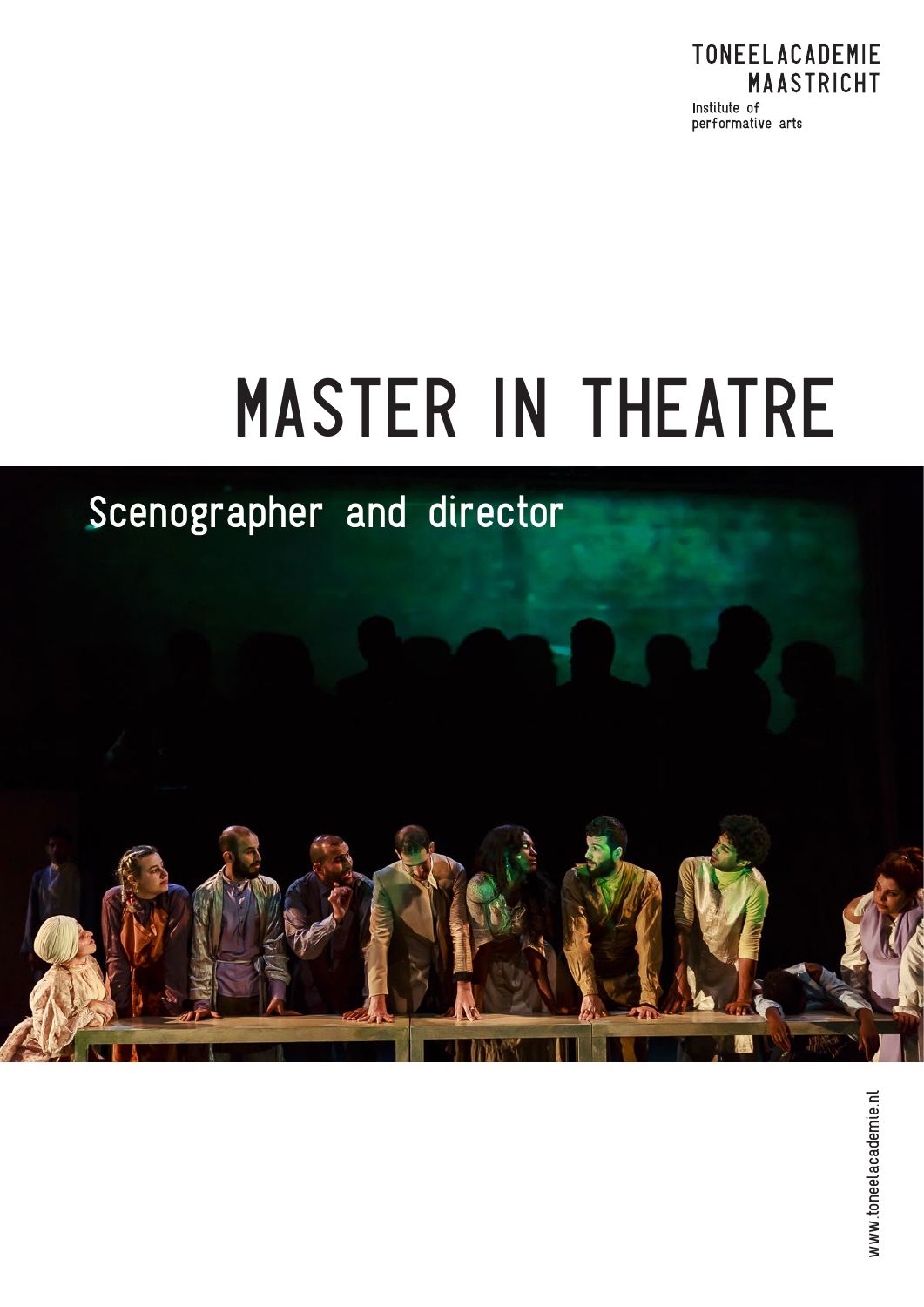TONEELACADEMIE **MAASTRICHT** Institute of performative arts

## MASTER IN THEATRE



#### **Are you a theatre director or theatre designer looking for a context in which to examine your artistic process and/or explore new artistic paths ?**

The Master in Theatre at the Toneelacademie Maastricht offers you an inspiring program of 1.5 years that combines a focus on Artistic Research with extensive mentoring of your Artistic Project.

#### Components

#### **The Master consists of**

- An intensive organized program with seminars, workshops, meetings and mentorings. You get a challenging and varied input to help you develop your Artistic Project and accompanying Research.
- An individualized itinerary in which you choose your own specific mentors relevant for your Artistic Project and Research.
- An ongoing critical discussion with your peers, guest lecturers, theatre makers and organizers, and professionals and master students from other disciplines. Through these exchanges you develop your discourse and vocabulary.
- A hands-on training where your artistic practice is central. You finish the Master with an Artistic Project that will be presented within the professional field.
- A program composed of 4 building blocks: the meeting between scenography and directing, artistic research, transdisciplinarity and networks (cultural entrepreneurship).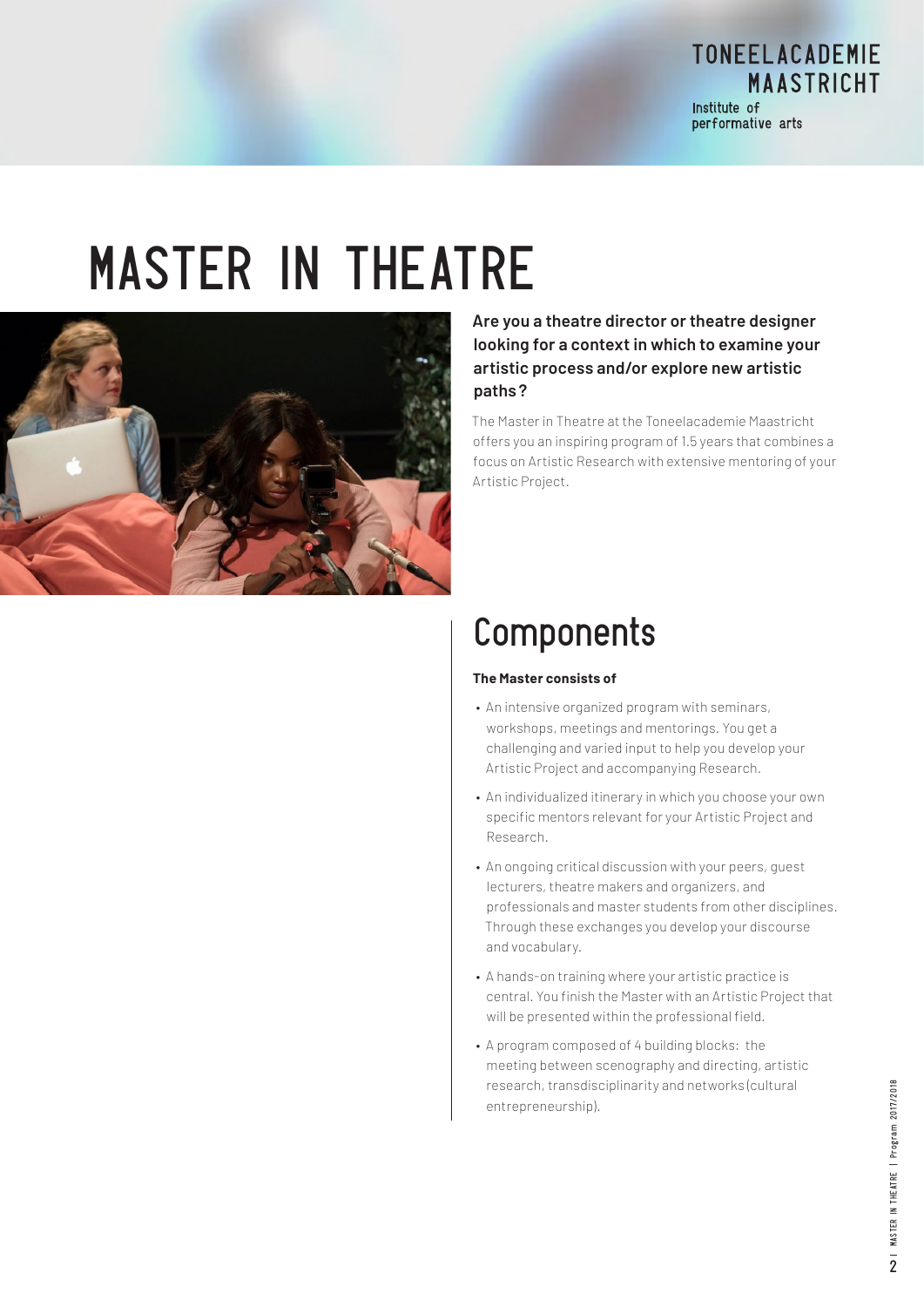

performative arts

#### Pratical informations

The 3 semesters are spread over 2 years (85 ECTS credits). All meetings are scheduled on Mondays and Tuesdays in Maastricht or on location. The majority of collective sessions are organized during the first semester (September-December 2018) allowing you to combine the Master in Theatre with other activities. The program language is English.

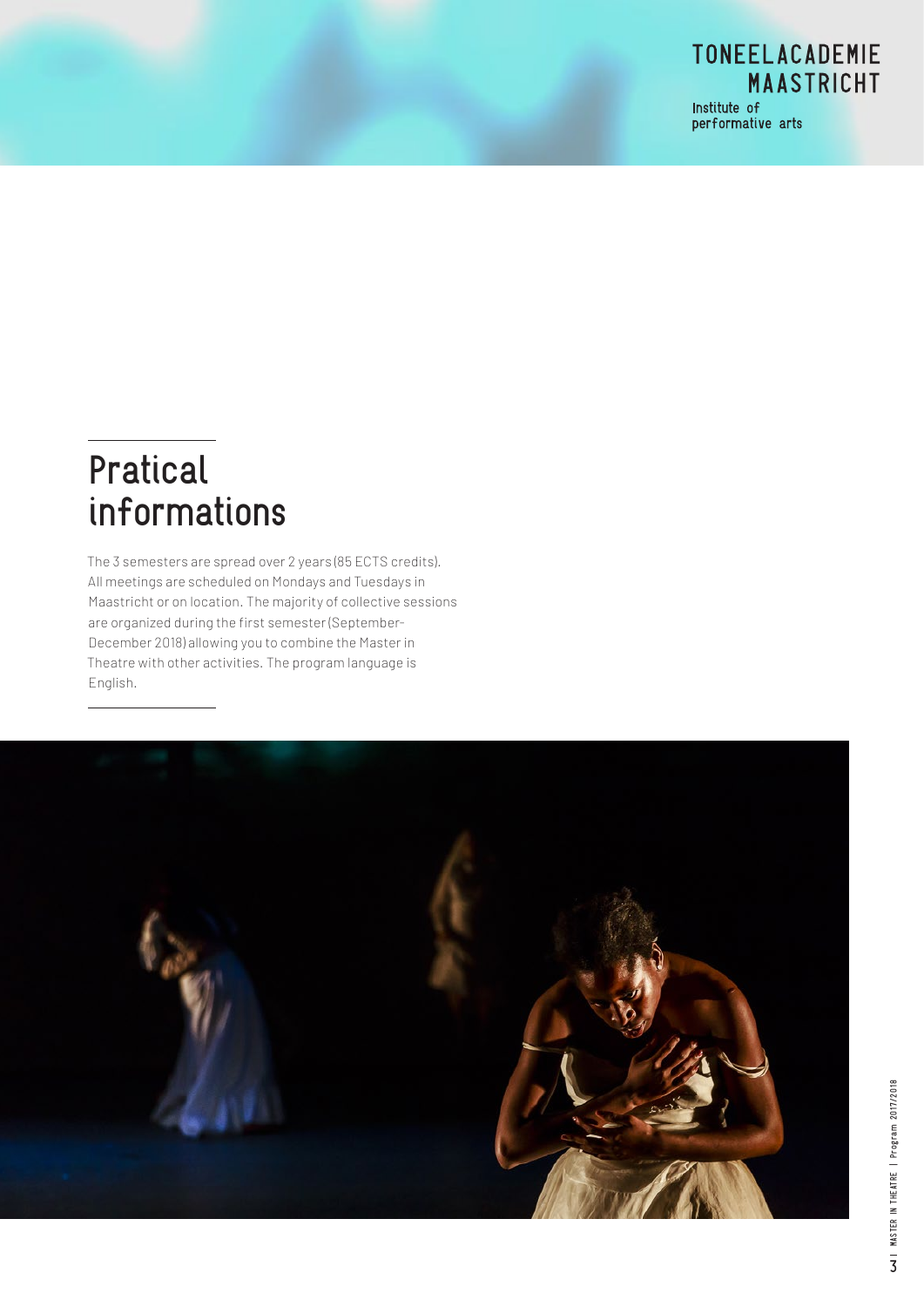#### **Mission**

The Master in Theatre offers an educational context for scenographers, directors and other artists with an acquired artistic identity and a keen interest in theatrical performance and scenography. In the Master in Theatre, artists can explore new artistic practices and/or develop their qualities as an artistic researcher. The Master in Theatre nurtures the innovative potential and diversity of theatre practice and artistic research.



### **Essentials**

The Master in Theatre believes in endorsing the expertise and the self-organization of the artist.

The Master program is conceived as an individualized trajectory designed by the student.

The Master relies on the creative power of the meeting between experts on a basis of equality. It aims to create a reflective community composed of all of its participants (students and mentors).

The Master in Theatre believes that artistic research is a major contribution to the development of the artist.

The Master in Theatre advocates the meeting between scenographers and directors in a research context as an enrichment for both theatre disciplines.

Performance is by definition an interdisciplinary art form. The Master in Theatre takes this a step further and focuses on transdisciplinarity: the exploration of alien, non-artistic, methodologies within the performance domain.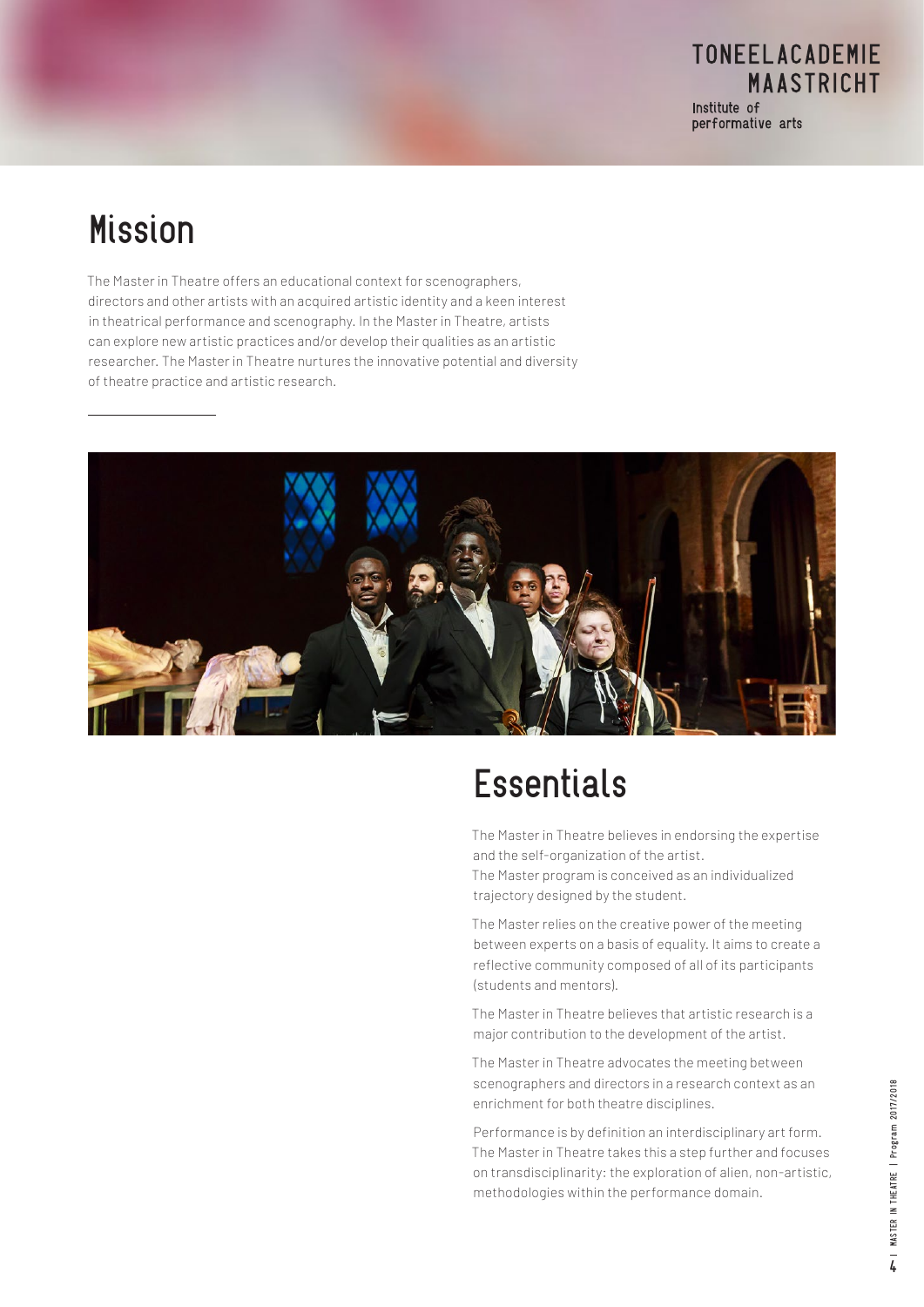**MAASTRICHT** Institute of performative arts

**TONEELACADEMIE** 

#### Artistic Project

The Master in Theatre believes in endorsing the expertise and the self-organization of the artist. The Master program is conceived as an individualized trajectory designed by the student.

The Master relies on the creative power of the meeting between experts on a basis of equality. It aims to create a reflective community composed of all of its participants (students and mentors).

The Master in Theatre believes that artistic research is a major contribution to the development of the artist.

The Master in Theatre advocates the meeting between scenographers and directors in a research context as an enrichment for both theatre disciplines.

Performance is by definition an interdisciplinary art form. The Master in Theatre takes this a step further and focuses on transdisciplinarity: the exploration of alien, non-artistic, methodologies within the performance domain.



#### Artistic Research

Your Artistic Research has a direct relationship to your Artistic Project. The starting point is a research question that allows you to examine the thematic of your Artistic Project in a different or a wider artistic, cultural, social, political, scientific or other context. The Artistic Research allows you to position yourself within this chosen context.

Where the Artistic Project results in a concrete theatrical production, the Artistic Research a is a non-result oriented exploration of how you function as an artist. You can consider alternate methodologies and strategies; you can replace the usual selection model of decision-making with alternate ways of open discovery. Artistic Research focuses on your possibilities and potentialities, opening up pathways rather than narrowing down your options to come to a product.

Your Artistic Research leads up to the Critical Reflection, the end communication of the research. The Critical Reflection can be an essay, a lecture-performance, a portfolio, a documentary, an exhibition, a seminar, etc. You choose a format that fits the content of your Research and that maximizes its communicative qualities. The Critical Reflection is part of your final evaluation.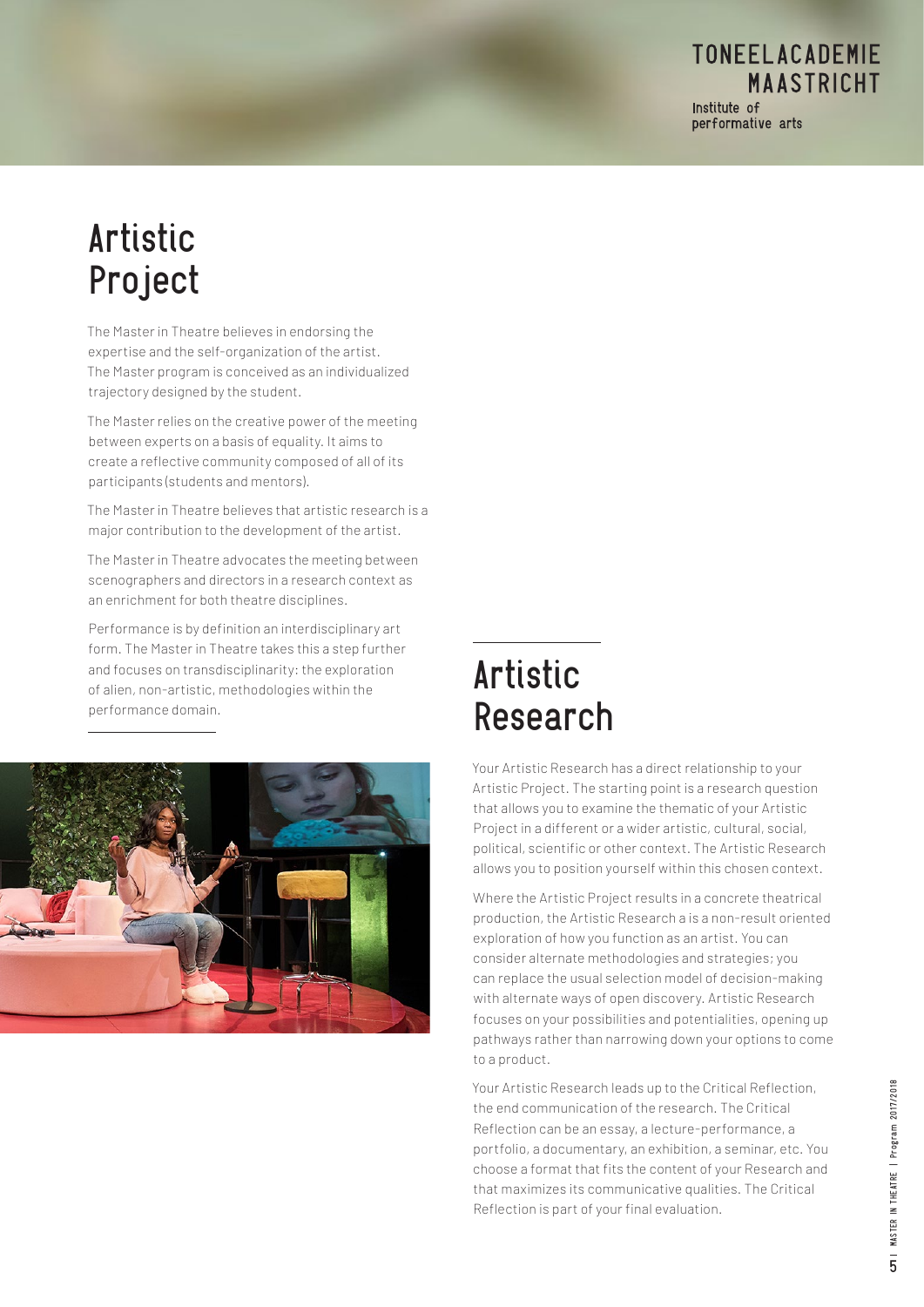

Program



The organized program of the Master in Theatre does not intend to present a monolithic view on artistic practices and Artistic Research but rather a 'mosaic', offering you many possible connections with your individual practice. Through these encounters, you acquire the tools to contextualize your Artistic Project and Artistic Research.

The program is divided into 3 semesters, each with a different emphasis. The first semester is the most packed (organized meetings every Monday and Tuesday), with a focus on introducing the principles of Artistic Research. In the second semester, there is a movement from organized to self-organized, artists' workshops and mentoring take the upper hand. In the third semester you are, besides being the host of the new students of the first year, completely self-organized. You take care of your mentoring and complete your production with production plan (Artistic Project). You finish and present your Critical Reflection (the communication format of your Artistic Research).

In addition to seminars, workshops and meetings, the Master in Theatre offers you a wide-ranging mentoring program: a general and long-term mentoring by the program director and the lector, mentoring associated with your Artistic Research and with your Artistic Project respectively, peer-to-peer mentoring, mentoring of the production plan, etc.

Furthermore, you have a personal mentoring budget at your disposal. You use this budget to arrange meetings with specialist mentors and coaches that your trajectory needs.